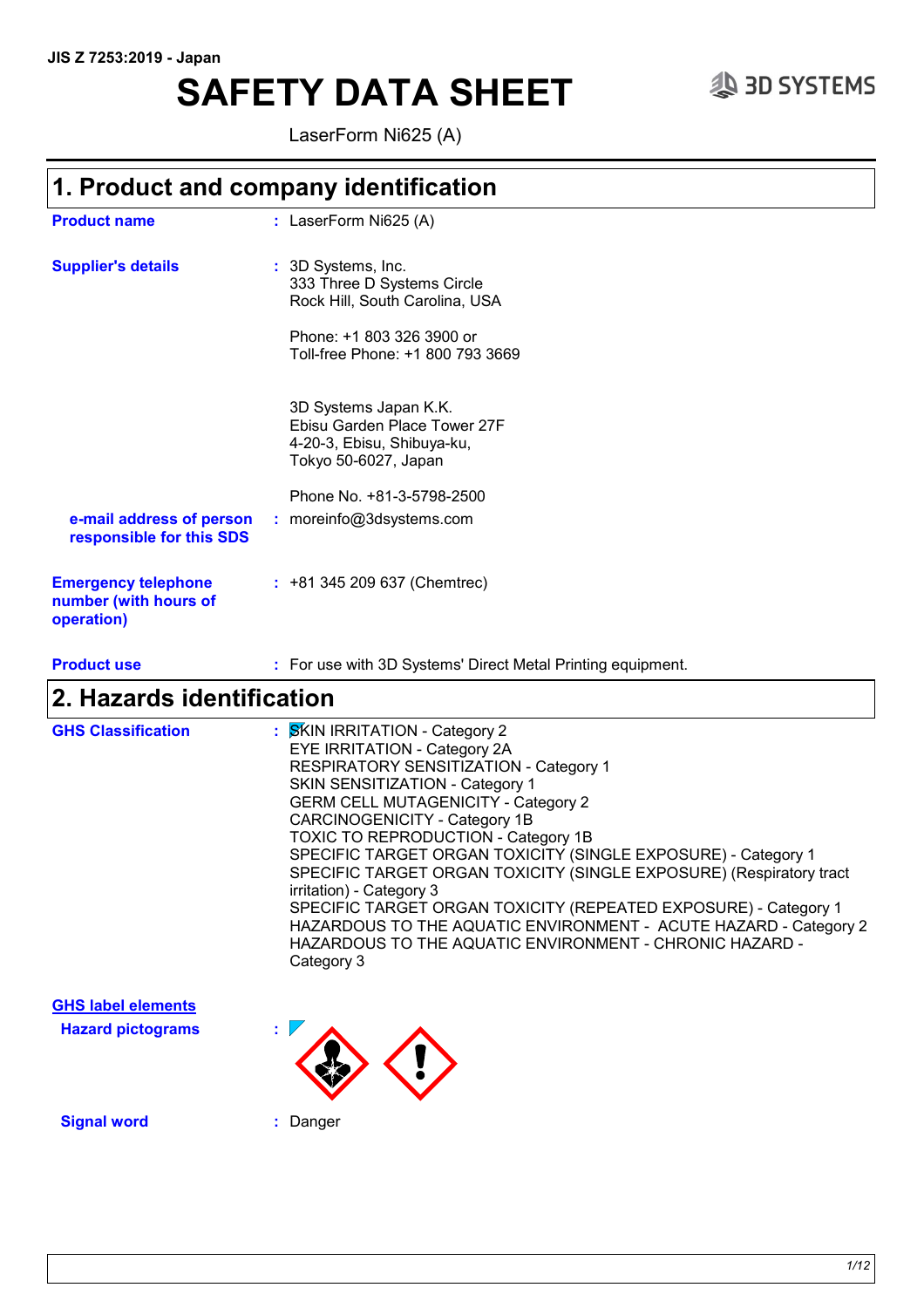| LaserForm Ni625 (A)            |                                                                                                                 |                                                                        |             |                   |  |
|--------------------------------|-----------------------------------------------------------------------------------------------------------------|------------------------------------------------------------------------|-------------|-------------------|--|
| Date of issue/Date of revision | :04/08/2021                                                                                                     | <b>Date of previous issue</b>                                          | :02/06/2021 | <b>Version</b> :3 |  |
| 2. Hazards identification      |                                                                                                                 |                                                                        |             |                   |  |
| <b>Hazard statements</b>       | $\mathcal{C}$ auses skin irritation.                                                                            | May cause an allergic skin reaction.<br>Causes serious eye irritation. |             |                   |  |
|                                | May cause allergy or asthma symptoms or breathing difficulties if inhaled.<br>May cause respiratory irritation. |                                                                        |             |                   |  |
|                                | May cause cancer.                                                                                               | Suspected of causing genetic defects.                                  |             |                   |  |
|                                |                                                                                                                 | May damage fertility or the unborn child.                              |             |                   |  |

|                                       | Causes damage to organs through prolonged or repeated exposure. (cardiovascular<br>system, haematopoietic system, respiratory system, thyroid)<br>Toxic to aquatic life.<br>Harmful to aquatic life with long lasting effects.                                                                                                                                                                                                                                                                                                                                                                                                                                                                                                                                                                                      |
|---------------------------------------|---------------------------------------------------------------------------------------------------------------------------------------------------------------------------------------------------------------------------------------------------------------------------------------------------------------------------------------------------------------------------------------------------------------------------------------------------------------------------------------------------------------------------------------------------------------------------------------------------------------------------------------------------------------------------------------------------------------------------------------------------------------------------------------------------------------------|
| <b>Precautionary statements</b>       |                                                                                                                                                                                                                                                                                                                                                                                                                                                                                                                                                                                                                                                                                                                                                                                                                     |
| <b>General</b>                        | : Not applicable.                                                                                                                                                                                                                                                                                                                                                                                                                                                                                                                                                                                                                                                                                                                                                                                                   |
| <b>Prevention</b>                     | $\frac{1}{2}$ $\mathbb{P}^{2}$ 01 - Obtain special instructions before use.<br>P202 - Do not handle until all safety precautions have been read and understood.<br>P280 - Wear protective gloves, protective clothing and eye or face protection.<br>P284 - Wear respiratory protection.<br>P271 - Use only outdoors or in a well-ventilated area.<br>P273 - Avoid release to the environment.<br>P260 - Do not breathe dust.<br>P270 - Do not eat, drink or smoke when using this product.<br>P264 - Wash hands thoroughly after handling.<br>P272 - Contaminated work clothing should not be allowed out of the workplace.                                                                                                                                                                                        |
| <b>Response</b>                       | $\frac{1}{2}$ $\mathbb{P}308$ + P311 - IF exposed or concerned: Call a POISON CENTER or doctor.<br>P304 + P340 + P312 - IF INHALED: Remove person to fresh air and keep<br>comfortable for breathing. Call a POISON CENTER or doctor if you feel unwell.<br>P342 + P311 - If experiencing respiratory symptoms: Call a POISON CENTER or<br>doctor.<br>P362 + P364 - Take off contaminated clothing and wash it before reuse.<br>P302 + P352 - IF ON SKIN: Wash with plenty of water.<br>P333 + P313 - If skin irritation or rash occurs: Get medical advice or attention.<br>P305 + P351 + P338 - IF IN EYES: Rinse cautiously with water for several minutes.<br>Remove contact lenses, if present and easy to do. Continue rinsing.<br>P337 + P313 - If eye irritation persists: Get medical advice or attention. |
| <b>Storage</b>                        | $\frac{1}{2}$ $\overline{P}$ 405 - Store locked up.<br>P403 + P233 - Store in a well-ventilated place. Keep container tightly closed.                                                                                                                                                                                                                                                                                                                                                                                                                                                                                                                                                                                                                                                                               |
| <b>Disposal</b>                       | : P501 - Dispose of contents and container in accordance with all local, regional,<br>national and international regulations.                                                                                                                                                                                                                                                                                                                                                                                                                                                                                                                                                                                                                                                                                       |
| <b>Supplemental label</b><br>elements | : None known.                                                                                                                                                                                                                                                                                                                                                                                                                                                                                                                                                                                                                                                                                                                                                                                                       |

**:** May form explosible dust-air mixture if dispersed.

Causes damage to organs. (kidneys, respiratory system)

**result in classification 3. Composition/information on ingredients**

**Substance/mixture :** Mixture

**Other hazards which do not**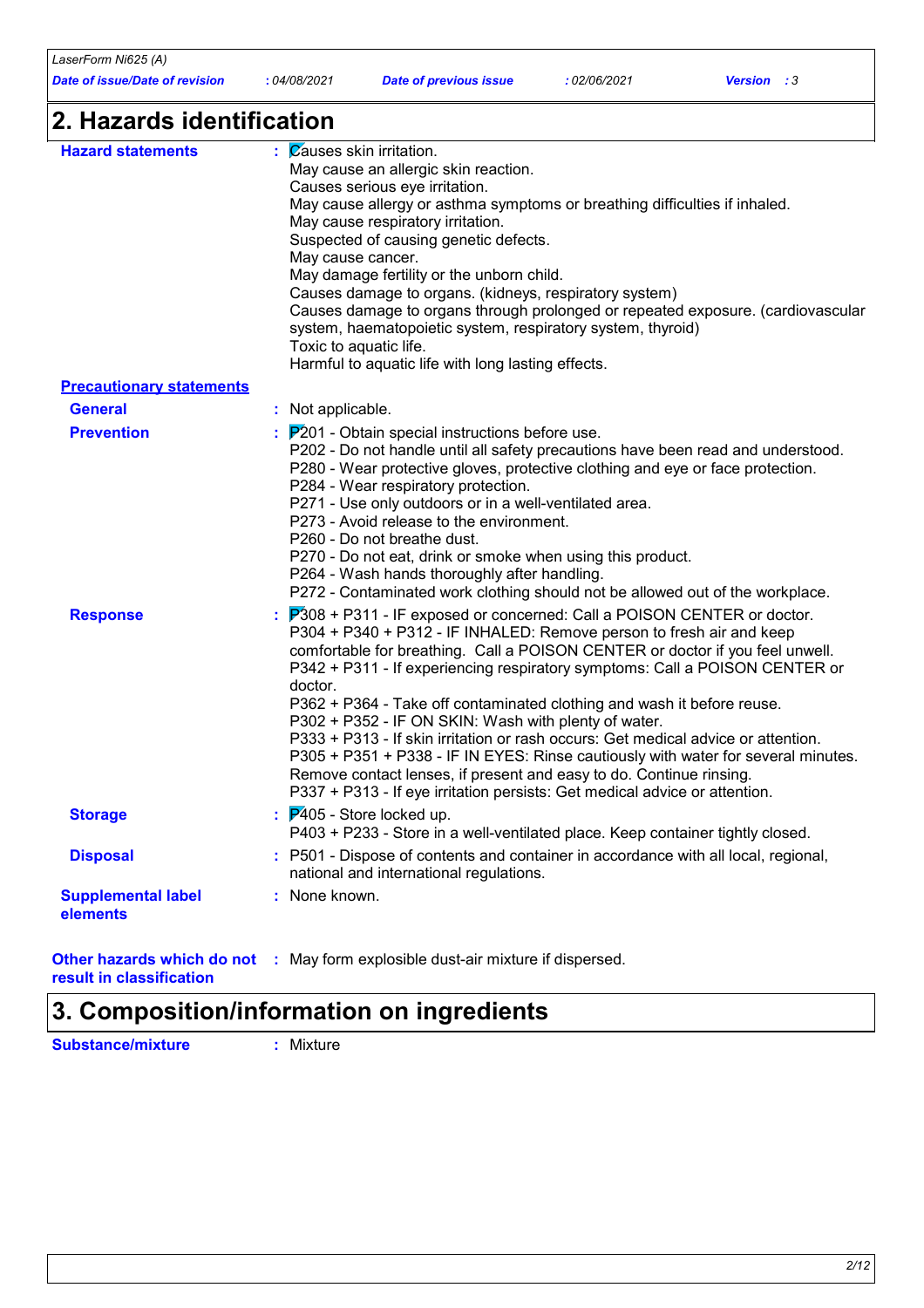### **3. Composition/information on ingredients**

| <b>Ingredient name</b> | $\frac{9}{6}$ | <b>CAS number</b> | <b>Official Gazette notice</b><br>reference number |                 |
|------------------------|---------------|-------------------|----------------------------------------------------|-----------------|
|                        |               |                   | <b>CSCL</b>                                        | <b>ISHL</b>     |
| Mickel                 | -≥50 - ≤75    | 7440-02-0         | Not available.                                     | lNot available. |
| Chromium               | $≥10 - ≤25$   | 7440-47-3         | Not available.                                     | Not available.  |
| Molybdenum             | $≥5 - < 20$   | 7439-98-7         | Not available.                                     | Not available.  |
| niobium                | ≤5            | 7440-03-1         | Not available.                                     | Not available.  |
| Cobalt                 | ≤1            | 7440-48-4         | Not available.                                     | Not available.  |
| Manganese              | ≤1            | 7439-96-5         | Not available.                                     | Not available.  |
| Copper                 | <1            | 7440-50-8         | Not available.                                     | Not available.  |
| Aluminium              | ≤1            | 7429-90-5         | Not available.                                     | Not available.  |

### **4. First aid measures**

| <b>Inhalation</b>   | : Remove victim to fresh air and keep at rest in a position comfortable for breathing. If<br>it is suspected that fumes are still present, the rescuer should wear an appropriate<br>mask or self-contained breathing apparatus. If not breathing, if breathing is irregular<br>or if respiratory arrest occurs, provide artificial respiration or oxygen by trained<br>personnel. It may be dangerous to the person providing aid to give mouth-to-mouth<br>resuscitation. Get medical attention. If necessary, call a poison center or physician.<br>If unconscious, place in recovery position and get medical attention immediately.<br>Maintain an open airway. Loosen tight clothing such as a collar, tie, belt or waistband.<br>In the event of any complaints or symptoms, avoid further exposure. |
|---------------------|-------------------------------------------------------------------------------------------------------------------------------------------------------------------------------------------------------------------------------------------------------------------------------------------------------------------------------------------------------------------------------------------------------------------------------------------------------------------------------------------------------------------------------------------------------------------------------------------------------------------------------------------------------------------------------------------------------------------------------------------------------------------------------------------------------------|
| <b>Skin contact</b> | : Wash with plenty of soap and water. Remove contaminated clothing and shoes.<br>Wash contaminated clothing thoroughly with water before removing it, or wear gloves.<br>Continue to rinse for at least 10 minutes. Get medical attention. If necessary, call a<br>poison center or physician. In the event of any complaints or symptoms, avoid further<br>exposure. Wash clothing before reuse. Clean shoes thoroughly before reuse.                                                                                                                                                                                                                                                                                                                                                                      |
| <b>Eye contact</b>  | : Immediately flush eyes with plenty of water, occasionally lifting the upper and lower<br>eyelids. Check for and remove any contact lenses. Continue to rinse for at least 10<br>minutes. Get medical attention. If necessary, call a poison center or physician.                                                                                                                                                                                                                                                                                                                                                                                                                                                                                                                                          |
| <b>Ingestion</b>    | : Mash out mouth with water. Remove dentures if any. If material has been<br>swallowed and the exposed person is conscious, give small quantities of water to<br>drink. Stop if the exposed person feels sick as vomiting may be dangerous. Do not<br>induce vomiting unless directed to do so by medical personnel. If vomiting occurs,<br>the head should be kept low so that vomit does not enter the lungs. Get medical<br>attention. If necessary, call a poison center or physician. Never give anything by<br>mouth to an unconscious person. If unconscious, place in recovery position and get<br>medical attention immediately. Maintain an open airway. Loosen tight clothing such<br>as a collar, tie, belt or waistband.                                                                       |

#### **Most important symptoms/effects, acute and delayed**

| <b>Potential acute health effects</b> |                                                                                                                                                                                                 |
|---------------------------------------|-------------------------------------------------------------------------------------------------------------------------------------------------------------------------------------------------|
| <b>Inhalation</b>                     | $\mathcal{C}$ auses damage to organs following a single exposure if inhaled. May cause<br>respiratory irritation. May cause allergy or asthma symptoms or breathing difficulties<br>if inhaled. |
| <b>Skin contact</b>                   | : Causes damage to organs following a single exposure in contact with skin. Causes<br>skin irritation. May cause an allergic skin reaction.                                                     |
| <b>Eye contact</b>                    | : Causes serious eye irritation.                                                                                                                                                                |
| <b>Ingestion</b>                      | : Causes damage to organs following a single exposure if swallowed.                                                                                                                             |
| <b>Over-exposure signs/symptoms</b>   |                                                                                                                                                                                                 |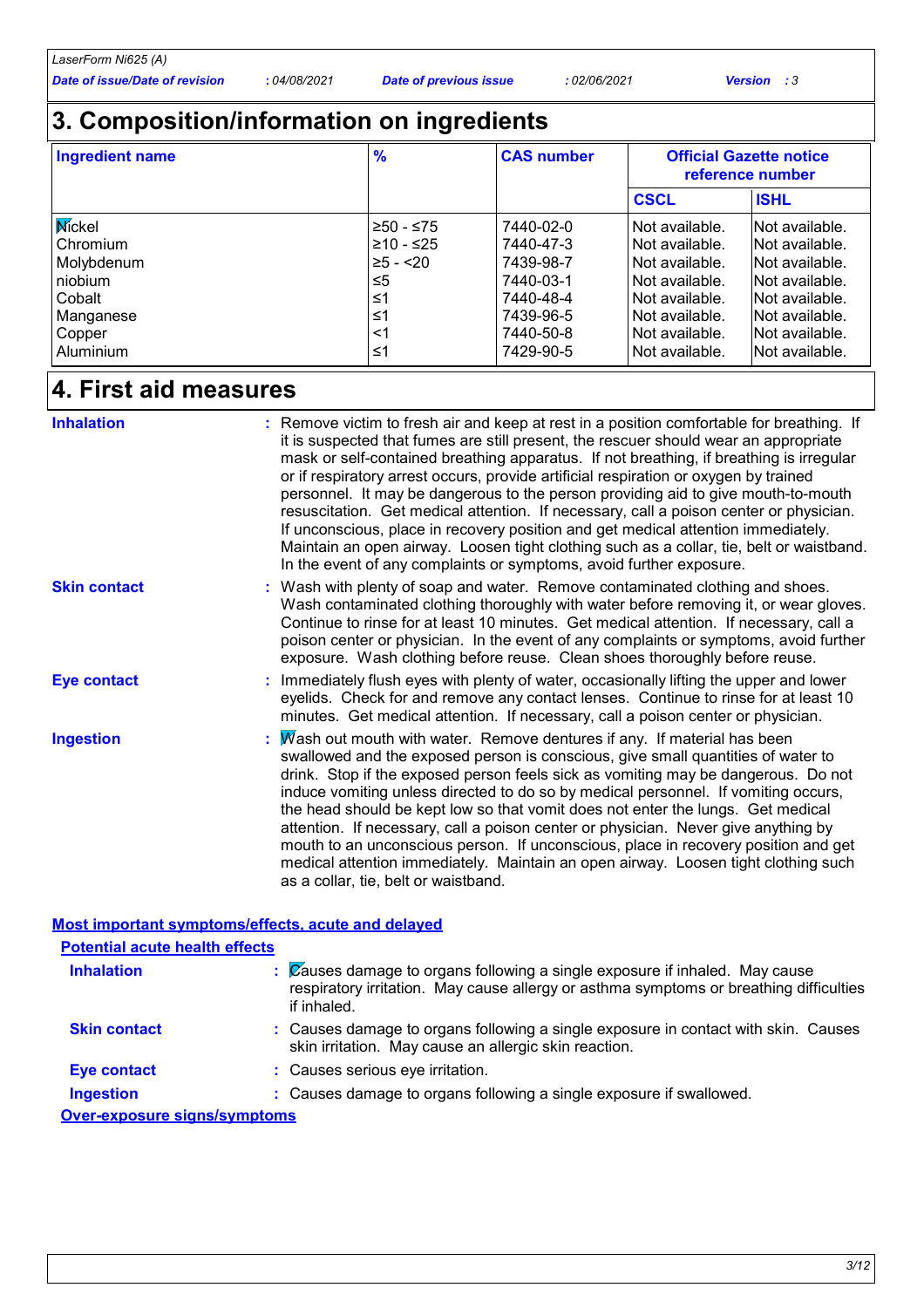| LaserForm Ni625 (A)<br><b>Date of issue/Date of revision</b> | :04/08/2021                                                                                                                                        | <b>Date of previous issue</b>                                                                                                                                                                                                                                                                                                                                                                                 | : 02/06/2021 | <b>Version</b> : 3 |
|--------------------------------------------------------------|----------------------------------------------------------------------------------------------------------------------------------------------------|---------------------------------------------------------------------------------------------------------------------------------------------------------------------------------------------------------------------------------------------------------------------------------------------------------------------------------------------------------------------------------------------------------------|--------------|--------------------|
| 4. First aid measures                                        |                                                                                                                                                    |                                                                                                                                                                                                                                                                                                                                                                                                               |              |                    |
| <b>Inhalation</b>                                            | coughing<br>asthma                                                                                                                                 | : Adverse symptoms may include the following:<br>respiratory tract irritation<br>wheezing and breathing difficulties<br>reduced fetal weight<br>increase in fetal deaths<br>skeletal malformations                                                                                                                                                                                                            |              |                    |
| <b>Skin contact</b>                                          | Adverse symptoms may include the following:<br>irritation<br>redness<br>reduced fetal weight<br>increase in fetal deaths<br>skeletal malformations |                                                                                                                                                                                                                                                                                                                                                                                                               |              |                    |
| <b>Eye contact</b>                                           | : Adverse symptoms may include the following:<br>pain or irritation<br>watering<br>redness                                                         |                                                                                                                                                                                                                                                                                                                                                                                                               |              |                    |
| <b>Ingestion</b>                                             |                                                                                                                                                    | : Adverse symptoms may include the following:<br>reduced fetal weight<br>increase in fetal deaths<br>skeletal malformations                                                                                                                                                                                                                                                                                   |              |                    |
| <b>Protection of first-aiders</b>                            |                                                                                                                                                    | No action shall be taken involving any personal risk or without suitable training. If it<br>is suspected that fumes are still present, the rescuer should wear an appropriate<br>mask or self-contained breathing apparatus. It may be dangerous to the person<br>providing aid to give mouth-to-mouth resuscitation. Wash contaminated clothing<br>thoroughly with water before removing it, or wear gloves. |              |                    |
| <b>Notes to physician</b>                                    |                                                                                                                                                    | : Treat symptomatically. Contact poison treatment specialist immediately if large<br>quantities have been ingested or inhaled.                                                                                                                                                                                                                                                                                |              |                    |
| 5. Fire-fighting measures                                    |                                                                                                                                                    |                                                                                                                                                                                                                                                                                                                                                                                                               |              |                    |
| <b>Suitable extinguishing</b>                                |                                                                                                                                                    | : Use approved Class D extinguisher or smother with dry sand, dry clay or dry ground                                                                                                                                                                                                                                                                                                                          |              |                    |

| media                                                    | limestone. Use an extinguishing agent suitable for the surrounding fire.                                                                                                                                                                                                               |
|----------------------------------------------------------|----------------------------------------------------------------------------------------------------------------------------------------------------------------------------------------------------------------------------------------------------------------------------------------|
| <b>Unsuitable extinguishing</b><br>media                 | $\therefore$ CO <sub>2</sub> , water, ABC powder and foam.                                                                                                                                                                                                                             |
| <b>Specific hazards arising</b><br>from the chemical     | $\therefore$ $\mathbf$ $\mathbf{F}$ his material is toxic to aguatic life. This material is harmful to aguatic life with long<br>lasting effects. Fire water contaminated with this material must be contained and<br>prevented from being discharged to any waterway, sewer or drain. |
| <b>Special protective actions</b><br>for fire-fighters   | : Promptly isolate the scene by removing all persons from the vicinity of the incident if<br>there is a fire. No action shall be taken involving any personal risk or without<br>suitable training.                                                                                    |
| <b>Special protective</b><br>equipment for fire-fighters | : Fire-fighters should wear appropriate protective equipment and self-contained<br>breathing apparatus (SCBA) with a full face-piece operated in positive pressure<br>mode.                                                                                                            |

### **6. Accidental release measures**

### **Personal precautions, protective equipment and emergency procedures**

| $\therefore$ Mo action shall be taken involving any personal risk or without suitable training. |
|-------------------------------------------------------------------------------------------------|
| Evacuate surrounding areas. Keep unnecessary and unprotected personnel from                     |
| entering. Do not touch or walk through spilled material. Avoid breathing dust.                  |
| Provide adequate ventilation. Wear appropriate respirator when ventilation is                   |
| inadequate. Put on appropriate personal protective equipment.                                   |
|                                                                                                 |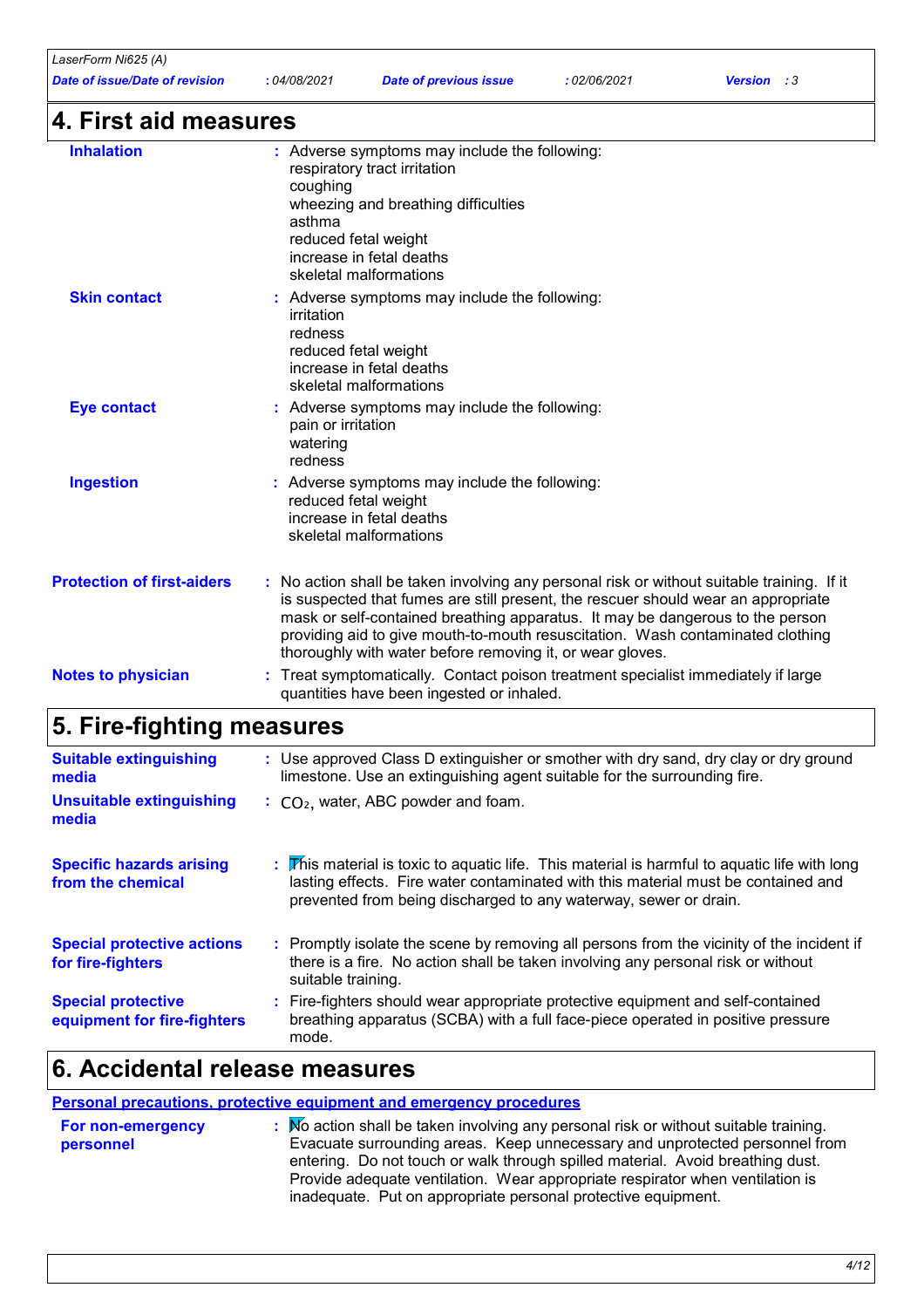| LaserForm Ni625 (A)<br><b>Date of issue/Date of revision</b>                                               | :04/08/2021 | <b>Date of previous issue</b>                                                                                                                                                                                                                                                                                                                                                                                                                                                                                                                                                                                                                | : 02/06/2021 | <b>Version</b> : 3                                                                                                                                                                                                                                                |
|------------------------------------------------------------------------------------------------------------|-------------|----------------------------------------------------------------------------------------------------------------------------------------------------------------------------------------------------------------------------------------------------------------------------------------------------------------------------------------------------------------------------------------------------------------------------------------------------------------------------------------------------------------------------------------------------------------------------------------------------------------------------------------------|--------------|-------------------------------------------------------------------------------------------------------------------------------------------------------------------------------------------------------------------------------------------------------------------|
| 6. Accidental release measures                                                                             |             |                                                                                                                                                                                                                                                                                                                                                                                                                                                                                                                                                                                                                                              |              |                                                                                                                                                                                                                                                                   |
| For emergency responders : If specialized clothing is required to deal with the spillage, take note of any |             | information in Section 8 on suitable and unsuitable materials. See also the<br>information in "For non-emergency personnel".                                                                                                                                                                                                                                                                                                                                                                                                                                                                                                                 |              |                                                                                                                                                                                                                                                                   |
| <b>Environmental precautions</b>                                                                           |             | : Avoid dispersal of spilled material and runoff and contact with soil, waterways,<br>drains and sewers. Inform the relevant authorities if the product has caused<br>environmental pollution (sewers, waterways, soil or air). Water polluting material.<br>May be harmful to the environment if released in large quantities.                                                                                                                                                                                                                                                                                                              |              |                                                                                                                                                                                                                                                                   |
| <b>Methods and materials for containment and cleaning up</b>                                               |             |                                                                                                                                                                                                                                                                                                                                                                                                                                                                                                                                                                                                                                              |              |                                                                                                                                                                                                                                                                   |
| <b>Small spill</b>                                                                                         | contractor. | : Move containers from spill area. Use spark-proof tools and explosion-proof<br>equipment. Avoid dust generation. Do not dry sweep. Use only vacuum cleaners<br>equipped with a wet separator system and a grounding cable (ATEX, Hazardous<br>locations certified / Suitable for use with Group E (IIIC) Conductive Dusts / Suitable<br>a designated, labeled waste container. Dispose of via a licensed waste disposal                                                                                                                                                                                                                     |              | for use in Class 2, Division II (Zone 22) locations or better). Place spilled material in                                                                                                                                                                         |
| <b>Large spill</b>                                                                                         |             | : Move containers from spill area. Use spark-proof tools and explosion-proof<br>equipment. Approach release from upwind. Prevent entry into sewers, water<br>courses, basements or confined areas. Avoid dust generation. Do not dry sweep.<br>Use only vacuum cleaners equipped with a wet separator system and a grounding<br>cable (ATEX, Hazardous locations certified / Suitable for use with Group E (IIIC)<br>Conductive Dusts / Suitable for use in Class 2, Division II (Zone 22) locations or<br>a licensed waste disposal contractor. Note: see Section 1 for emergency contact<br>information and Section 13 for waste disposal. |              | better). Avoid creating dusty conditions and prevent wind dispersal. Dispose of via                                                                                                                                                                               |
| 7. Handling and storage                                                                                    |             |                                                                                                                                                                                                                                                                                                                                                                                                                                                                                                                                                                                                                                              |              |                                                                                                                                                                                                                                                                   |
| <b>Precautions for safe handling</b>                                                                       |             |                                                                                                                                                                                                                                                                                                                                                                                                                                                                                                                                                                                                                                              |              |                                                                                                                                                                                                                                                                   |
| <b>Protective measures</b>                                                                                 |             | : Put on appropriate personal protective equipment (see Section 8). Persons with a<br>history of skin sensitization problems or asthma, allergies or chronic or recurrent<br>respiratory disease should not be employed in any process in which this product is<br>used. Avoid exposure - obtain special instructions before use. Avoid exposure<br>during pregnancy. Do not handle until all safety precautions have been read and<br>or an approved alternative made from a compatible material, kept tightly closed<br>when not in use. Empty containers retain product residue and can be hazardous.<br>Do not reuse container.          |              | understood. Do not get in eyes or on skin or clothing. Do not breathe dust. Do not<br>ingest. Avoid release to the environment. Use only with adequate ventilation. Wear<br>appropriate respirator when ventilation is inadequate. Keep in the original container |
| <b>Advice on general</b><br>occupational hygiene                                                           |             | : Eating, drinking and smoking should be prohibited in areas where this material is<br>handled, stored and processed. Workers should wash hands and face before<br>eating, drinking and smoking. Remove contaminated clothing and protective<br>equipment before entering eating areas. See also Section 8 for additional<br>information on hygiene measures.                                                                                                                                                                                                                                                                                |              |                                                                                                                                                                                                                                                                   |
| <b>Storage</b>                                                                                             |             |                                                                                                                                                                                                                                                                                                                                                                                                                                                                                                                                                                                                                                              |              |                                                                                                                                                                                                                                                                   |
| <b>Conditions for safe storage</b>                                                                         |             | direct sunlight in a dry, cool and well-ventilated area, away from incompatible                                                                                                                                                                                                                                                                                                                                                                                                                                                                                                                                                              |              | : Store in accordance with local regulations. Store in original container protected from                                                                                                                                                                          |

direct sunlight in a dry, cool and well-ventilated area, away from incompatible materials (see Section 10) and food and drink. Store locked up. Keep container tightly closed and sealed until ready for use. Containers that have been opened must be carefully resealed and kept upright to prevent leakage. Do not store in unlabeled containers. Use appropriate containment to avoid environmental contamination. See Section 10 for incompatible materials before handling or use.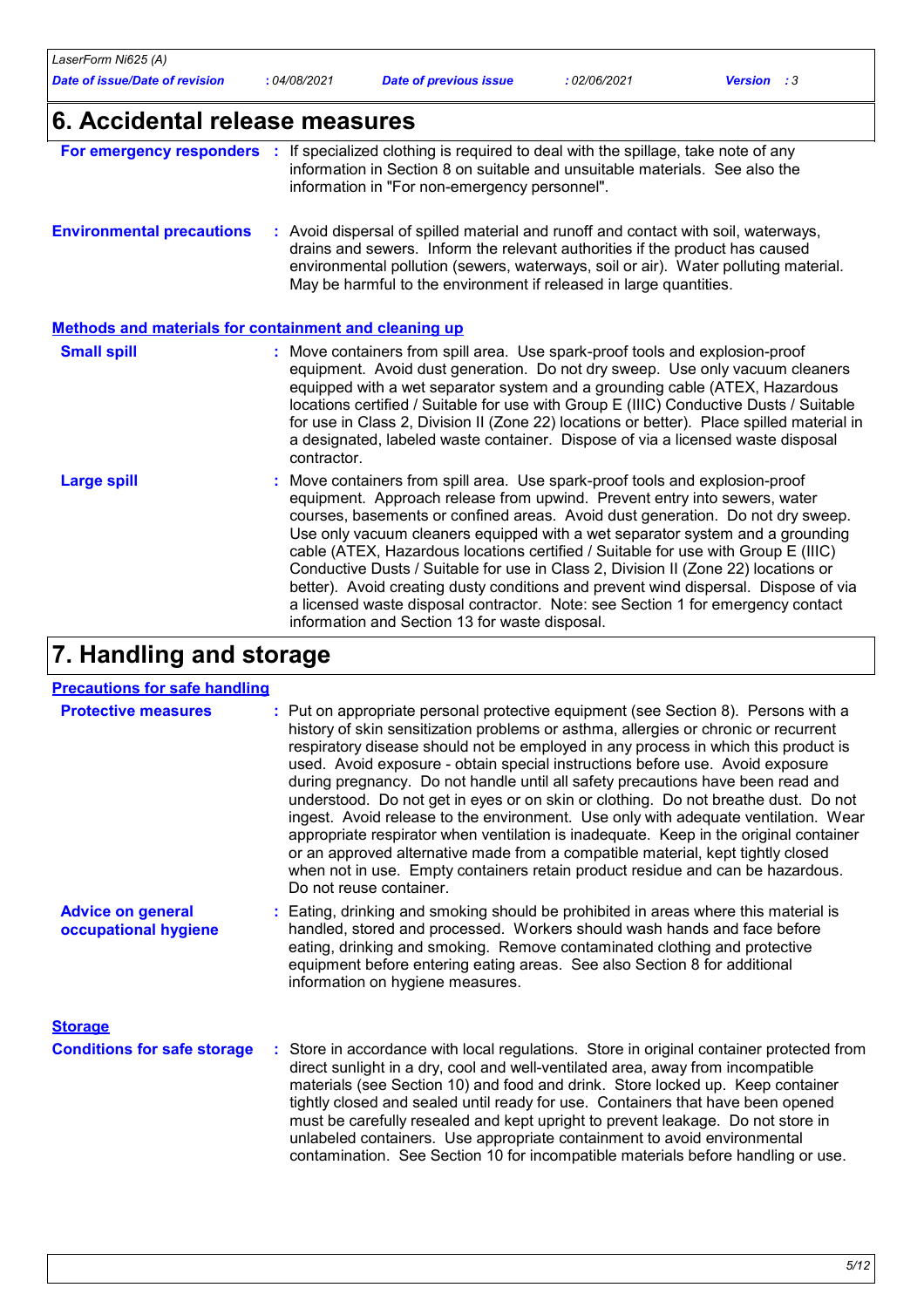*Date of issue/Date of revision* **:** *04/08/2021 Date of previous issue : 02/06/2021 Version : 3*

### **8. Exposure controls/personal protection**

**Appropriate engineering controls**

**:** Use only with adequate ventilation. If user operations generate dust, fumes, gas, vapor or mist, use process enclosures, local exhaust ventilation or other engineering controls to keep worker exposure to airborne contaminants below any recommended or statutory limits.

#### **Occupational exposure limits**

| <b>Ingredient name</b> | <b>Exposure limits</b>                               |
|------------------------|------------------------------------------------------|
| Mickel                 | Japan Society for Occupational Health                |
|                        | (Japan, 5/2020). Skin sensitizer. Inhalation         |
|                        | sensitizer.                                          |
|                        | OEL-M: 1 mg/m <sup>3</sup> 8 hours.                  |
| Chromium               | <b>Japan Society for Occupational Health</b>         |
|                        | (Japan, 5/2020). Skin sensitizer. Inhalation         |
|                        | sensitizer.                                          |
|                        | OEL-M: $0.5$ mg/m <sup>3</sup> 8 hours.              |
| cobalt                 | <b>Japan Society for Occupational Health</b>         |
|                        | (Japan, 5/2020). Skin sensitizer. Inhalation         |
|                        | sensitizer.                                          |
|                        | OEL-M: 0.05 mg/m <sup>3</sup> , (as Co) 8 hours.     |
|                        | <b>ISHL (Japan, 6/2020).</b>                         |
|                        | TWA: $0.02 \text{ mg/m}^3$ , (as Cobalt) 8 hours.    |
| Manganese              | <b>Japan Society for Occupational Health</b>         |
|                        | (Japan, 5/2020).                                     |
|                        | OEL-M: 0.2 mg/m <sup>3</sup> , (measured as Mn) 8    |
|                        | hours.                                               |
|                        | <b>ISHL (Japan, 6/2020).</b>                         |
|                        | TWA: $0.05 \text{ mg/m}^3$ , (as manganese) 8 hours. |

#### **Individual protection measures**

| <b>Respiratory protection</b> | Based on the hazard and potential for exposure, select a respirator that meets the<br>appropriate standard or certification. Respirators must be used according to a<br>respiratory protection program to ensure proper fitting, training, and other important<br>aspects of use.                                                                                                                                                                                                                                                                                                                                         |
|-------------------------------|---------------------------------------------------------------------------------------------------------------------------------------------------------------------------------------------------------------------------------------------------------------------------------------------------------------------------------------------------------------------------------------------------------------------------------------------------------------------------------------------------------------------------------------------------------------------------------------------------------------------------|
| <b>Hand protection</b>        | : Chemical-resistant, impervious gloves complying with an approved standard should<br>be worn at all times when handling chemical products if a risk assessment indicates<br>this is necessary. Considering the parameters specified by the glove manufacturer,<br>check during use that the gloves are still retaining their protective properties. It<br>should be noted that the time to breakthrough for any glove material may be<br>different for different glove manufacturers. In the case of mixtures, consisting of<br>several substances, the protection time of the gloves cannot be accurately<br>estimated. |
| <b>Eye protection</b>         | Safety eyewear complying with an approved standard should be used when a risk<br>assessment indicates this is necessary to avoid exposure to liquid splashes, mists,<br>gases or dusts. If contact is possible, the following protection should be worn,<br>unless the assessment indicates a higher degree of protection: chemical splash<br>goggles. If operating conditions cause high dust concentrations to be produced, use<br>dust goggles.                                                                                                                                                                        |
| <b>Skin protection</b>        | Personal protective equipment for the body should be selected based on the task<br>being performed and the risks involved and should be approved by a specialist<br>before handling this product.<br>For the greatest protection from static discharges, clothing should include anti-static<br>overalls, boots and gloves.<br>Appropriate footwear and any additional skin protection measures should be<br>selected based on the task being performed and the risks involved and should be<br>approved by a specialist before handling this product.                                                                    |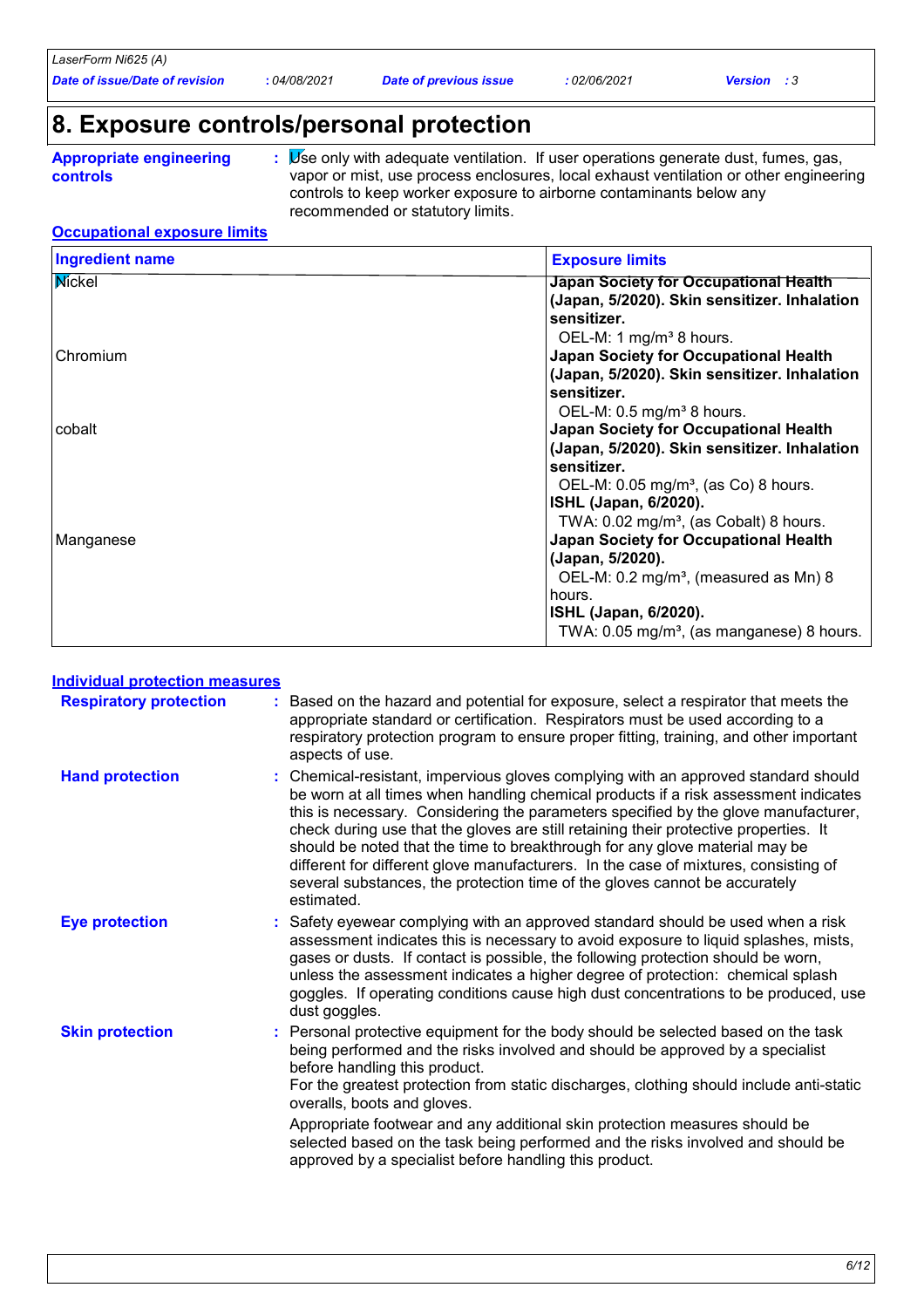### **9. Physical and chemical properties**

The conditions of measurement of all properties are at standard temperature and pressure unless otherwise indicated.

| <b>Appearance</b>                                                 |    |                                                      |
|-------------------------------------------------------------------|----|------------------------------------------------------|
| <b>Physical state</b>                                             |    | : Solid. [Powder. particle size: 100% <100 µm]       |
| <b>Color</b>                                                      |    | : Gray.                                              |
| <b>Odor</b>                                                       |    | Odorless.                                            |
| pH                                                                |    | : Not available.                                     |
| <b>Melting point/freezing point</b>                               |    | : $1350^{\circ}$ C (2462 $^{\circ}$ F)               |
| <b>Softening point</b>                                            |    | Not available.                                       |
| <b>Boiling point, initial boiling</b><br>point, and boiling range |    | : Not available.                                     |
| <b>Flash point</b>                                                | ÷. | Not applicable.                                      |
| Lower and upper explosion<br>limit/flammability limit             | ÷. | Mot applicable.                                      |
| <b>Vapor pressure</b>                                             |    | : Not available.                                     |
| <b>Relative vapor density</b>                                     |    | : Mot applicable.                                    |
| <b>Relative density</b>                                           |    | : 8.25                                               |
| <b>Solubility</b>                                                 |    | : Not available.                                     |
| <b>Partition coefficient: n-</b><br>octanol/water                 | ÷. | Mot applicable.                                      |
| <b>Auto-ignition temperature</b>                                  |    | $:$ Mot applicable.                                  |
| <b>Decomposition temperature</b>                                  |    | : Not available.                                     |
| <b>Viscosity</b>                                                  | ÷. | Mot applicable.                                      |
| <b>Explosive properties</b>                                       |    | : May form explosible dust-air mixture if dispersed. |
| <b>Particle characteristics</b>                                   |    |                                                      |
| <b>Median particle size</b>                                       |    | <b>N</b> ot available.                               |
|                                                                   |    |                                                      |

# **10. Stability and reactivity**

| <b>Reactivity</b>                                   | : Under normal conditions of storage and use, hazardous reactions will not occur.                                                                 |
|-----------------------------------------------------|---------------------------------------------------------------------------------------------------------------------------------------------------|
| <b>Chemical stability</b>                           | : The product is stable.                                                                                                                          |
| <b>Possibility of hazardous</b><br><b>reactions</b> | : May form explosible dust-air mixture if dispersed.                                                                                              |
| <b>Conditions to avoid</b>                          | : Keep away from heat, sparks and flame. Avoid dust generation. Avoid static<br>electrical charge.                                                |
| <b>Incompatible materials</b>                       | : Reactive or incompatible with the following materials: alkalis, acids, oxidizing<br>materials, halogenated hydrocarbons, combustible materials. |
| <b>Hazardous decomposition</b><br>products          | : Under normal conditions of storage and use, hazardous decomposition products<br>should not be produced.                                         |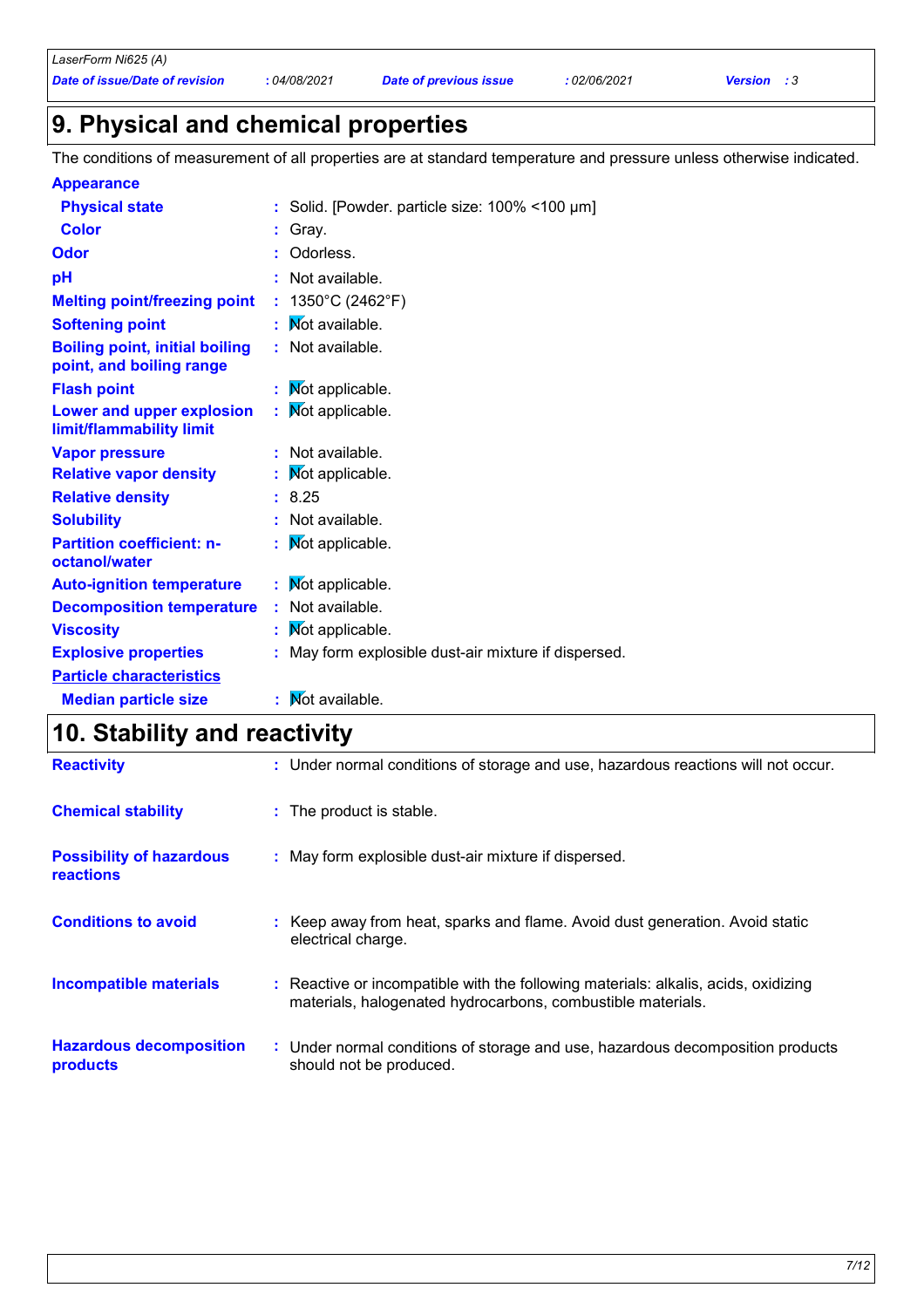### **11. Toxicological information**

#### **Acute toxicity**

#### **Acute toxicity estimates**

| <b>Product/ingredient name</b>                                                                                      |                                                                                                                                               | Oral (mg/<br>kg) | <b>Dermal</b><br>(mg/kg) | <b>Inhalation</b><br>(gases)<br>(ppm) | <b>Inhalation</b><br>(vapors)<br>(mg/l) | <b>Inhalation</b><br>(dusts<br>and mists)<br>(mg/l) |
|---------------------------------------------------------------------------------------------------------------------|-----------------------------------------------------------------------------------------------------------------------------------------------|------------------|--------------------------|---------------------------------------|-----------------------------------------|-----------------------------------------------------|
| $\sqrt{\mathsf{L}}$ aserForm Ni625 (A)                                                                              |                                                                                                                                               | 33500            | N/A                      | N/A                                   | N/A                                     | 115.5                                               |
| cobalt                                                                                                              |                                                                                                                                               | 500              | N/A                      | N/A                                   | N/A                                     | 1.5                                                 |
| <b>Conclusion/Summary</b><br><b>Irritation/Corrosion</b><br><b>Conclusion/Summary</b><br><b>Skin</b><br><b>Eyes</b> | $\therefore$ Based on available data, the classification criteria are not met.<br>Causes skin irritation.<br>: Causes serious eye irritation. |                  |                          |                                       |                                         |                                                     |
| <b>Respiratory</b>                                                                                                  | : May cause respiratory irritation.                                                                                                           |                  |                          |                                       |                                         |                                                     |
| <b>Respiratory sensitization/Skin sensitization</b>                                                                 |                                                                                                                                               |                  |                          |                                       |                                         |                                                     |
| <b>Conclusion/Summary</b><br><b>Skin</b><br><b>Respiratory</b>                                                      | May cause an allergic skin reaction.<br>May cause allergy or asthma symptoms or breathing difficulties if inhaled.                            |                  |                          |                                       |                                         |                                                     |
| <b>Germ Cell Mutagenicity</b><br><b>Conclusion/Summary</b><br><b>Carcinogenicity</b>                                | <b>Suspected of causing genetic defects.</b><br>÷.                                                                                            |                  |                          |                                       |                                         |                                                     |
| <b>Product/ingredient name</b>                                                                                      | <b>Result</b>                                                                                                                                 |                  | <b>Species</b>           | <b>Dose</b>                           |                                         | <b>Exposure</b>                                     |

| <b>Product/ingredient name</b> | <b>Result</b>         | <b>Species</b>        | <b>Dose</b>                          | <b>Exposure</b>                 |
|--------------------------------|-----------------------|-----------------------|--------------------------------------|---------------------------------|
| I nickel powder                | Positive - Inhalation | Rat - Male,<br>Female | $0.4 \text{ mg/m}^3$<br><b>NOAEL</b> | $24$ months: 6<br>hours per day |

**Conclusion/Summary :** May cause cancer.

#### **Reproductive toxicity**

**Conclusion/Summary :** : May damage fertility or the unborn child.

#### **Specific target organ toxicity (single exposure)**

| <b>Name</b>   | <b>Category</b> | <b>Route of</b><br>exposure | <b>Target organs</b>            |
|---------------|-----------------|-----------------------------|---------------------------------|
| pickel powder | Category 1      |                             | kidneys,<br>respiratory system  |
| chromium      | Category 3      |                             | Respiratory tract<br>irritation |
| molybdenum    | Category 3      |                             | Respiratory tract<br>irritation |
| cobalt        | Category 3      |                             | Respiratory tract<br>irritation |
| manganese     | Category 1      |                             | respiratory system              |
| copper        | Category 1      |                             | digestive system                |
|               | Category 3      |                             | Respiratory tract<br>irritation |

**Specific target organ toxicity (repeated exposure)**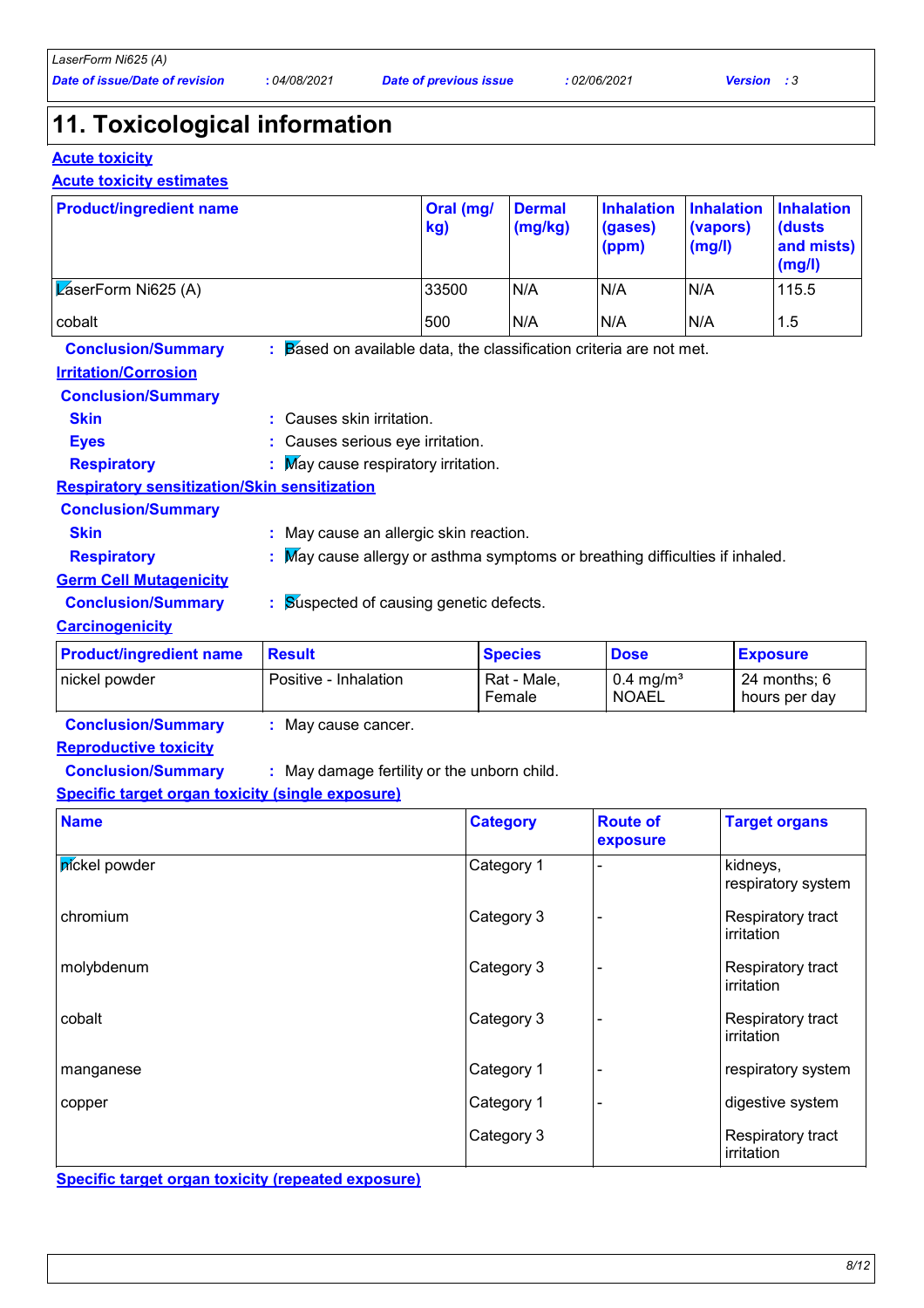## **11. Toxicological information**

| <b>Name</b>                 | <b>Category</b> | <b>Route of</b><br>exposure | <b>Target organs</b>                                                                  |
|-----------------------------|-----------------|-----------------------------|---------------------------------------------------------------------------------------|
| <i><b>PICKel powder</b></i> | Category 1      |                             | respiratory system                                                                    |
| cobalt                      | Category 1      |                             | cardiovascular<br>system,<br>haematopoietic<br>system, respiratory<br>system, thyroid |
| manganese                   | Category 1      |                             | nervous system,<br>respiratory system                                                 |

#### **Aspiration hazard**

Not available.

| 12. Ecological information                         |                                                                                                           |
|----------------------------------------------------|-----------------------------------------------------------------------------------------------------------|
| <b>Ecotoxicity</b>                                 |                                                                                                           |
| <b>Conclusion/Summary</b>                          | : Harmful to aquatic life with long lasting effects.                                                      |
| Persistence/degradability                          |                                                                                                           |
| <b>Conclusion/Summary</b>                          | : The methods for determining the biological degradability are not applicable to<br>inorganic substances. |
| <b>Bioaccumulative potential</b><br>Not available. |                                                                                                           |
| <b>Mobility in soil</b>                            | : Not available.                                                                                          |
| <b>Hazardous to the ozone</b><br><u>layer</u>      | : Not applicable.                                                                                         |
| <b>Other adverse effects</b>                       | : No known significant effects or critical hazards.                                                       |
| 13. Disposal considerations                        |                                                                                                           |

| <b>Disposal methods</b> | : The generation of waste should be avoided or minimized wherever possible.<br>Disposal of this product, solutions and any by-products should at all times comply<br>with the requirements of environmental protection and waste disposal legislation<br>and any regional local authority requirements. Dispose of surplus and non-<br>recyclable products via a licensed waste disposal contractor. Waste should not be<br>disposed of untreated to the sewer unless fully compliant with the requirements of<br>all authorities with jurisdiction. Waste packaging should be recycled. Incineration or<br>landfill should only be considered when recycling is not feasible. This material and<br>its container must be disposed of in a safe way. Care should be taken when<br>handling emptied containers that have not been cleaned or rinsed out. Empty<br>containers or liners may retain some product residues. Avoid dispersal of spilled<br>material and runoff and contact with soil, waterways, drains and sewers. |
|-------------------------|--------------------------------------------------------------------------------------------------------------------------------------------------------------------------------------------------------------------------------------------------------------------------------------------------------------------------------------------------------------------------------------------------------------------------------------------------------------------------------------------------------------------------------------------------------------------------------------------------------------------------------------------------------------------------------------------------------------------------------------------------------------------------------------------------------------------------------------------------------------------------------------------------------------------------------------------------------------------------------------------------------------------------------|
|-------------------------|--------------------------------------------------------------------------------------------------------------------------------------------------------------------------------------------------------------------------------------------------------------------------------------------------------------------------------------------------------------------------------------------------------------------------------------------------------------------------------------------------------------------------------------------------------------------------------------------------------------------------------------------------------------------------------------------------------------------------------------------------------------------------------------------------------------------------------------------------------------------------------------------------------------------------------------------------------------------------------------------------------------------------------|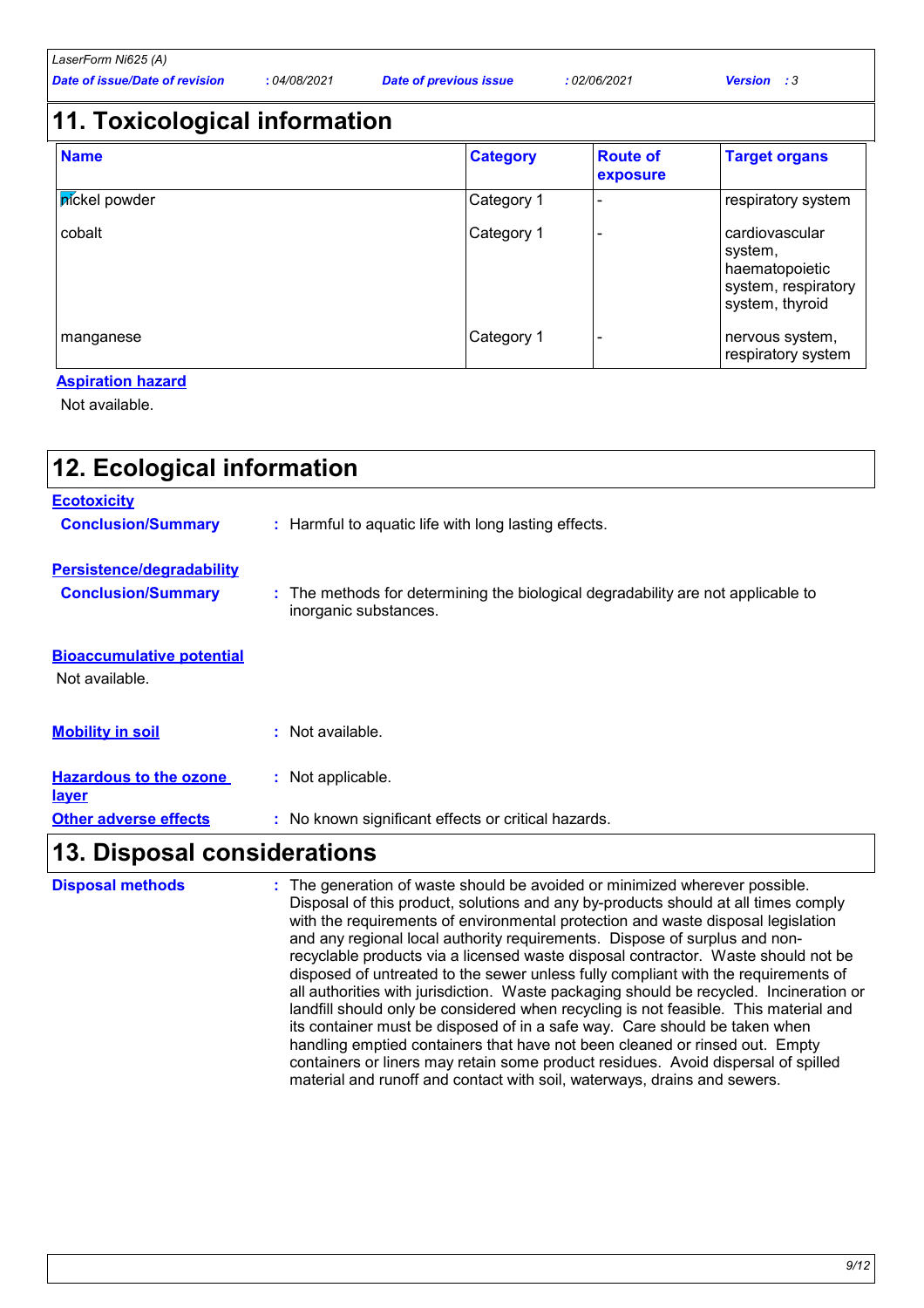| Date of issue/Date of revision<br>04/08/2021<br>: <i>02/06/2021</i><br>Date of previous issue<br><b>Version</b> : 3 | LaserForm Ni625 (A) |  |  |
|---------------------------------------------------------------------------------------------------------------------|---------------------|--|--|
|                                                                                                                     |                     |  |  |

### **14. Transport information**

|                                      | <b>UN</b>             | <b>IMDG</b>          | <b>IATA</b>           |
|--------------------------------------|-----------------------|----------------------|-----------------------|
| <b>UN number</b>                     | <b>Mot regulated.</b> | Mot regulated.       | <b>Mot regulated.</b> |
| <b>UN proper</b><br>shipping name    |                       |                      |                       |
| <b>Transport hazard</b><br>class(es) |                       |                      |                       |
| <b>Label</b>                         |                       |                      |                       |
| <b>Packing group</b>                 |                       |                      |                       |
| <b>Environmental</b><br>hazards      | No.                   | Marine Pollutant: No | No.                   |

#### **Special precautions for user Transport within user's premises:** always transport in closed containers that are **:** upright and secure. Ensure that persons transporting the product know what to do in the event of an accident or spillage.

#### **Transport in bulk according :** Not applicable. **to IMO instruments**

### **15. Regulatory information**

#### **Fire Service Law**

Mone of the components are listed.

#### **ISHL**

#### **Ordinance on the prevention of the hazard due to specified chemical substances**

None of the components are listed.

#### **Substances requiring labelling**

| $\frac{9}{6}$               | <b>Status</b>    | Reference<br>number |
|-----------------------------|------------------|---------------------|
| l≥10 - ≤25<br>$\geq 5 - 20$ | Listed<br>Listed | 142<br>603<br>172   |
|                             |                  | Listed              |

#### **Chemicals requiring notification**

| <b>Ingredient name</b>                | $\frac{9}{6}$ | <b>Status</b> | <b>Reference</b><br>number |
|---------------------------------------|---------------|---------------|----------------------------|
| <b>Mickel and its compounds</b>       | ≥50 - ≤75     | Listed        | 418                        |
| Chromium and its compounds            | 210 - ≤25     | Listed        | 142                        |
| Molybdenum and its compounds          | $\geq 5 - 20$ | Listed        | 603                        |
| Cobalt and its compounds              | ≤1            | Listed        | 172                        |
| Manganese and its inorganic compounds | ≤1            | Listed        | 550                        |
| Copper and its compounds              | <1            | Listed        | 379                        |

**Guideline for Preventing Health Hazard by chemical substances (Carcinogenicity)**

None of the components are listed.

#### **Mutagen**

None of the components are listed.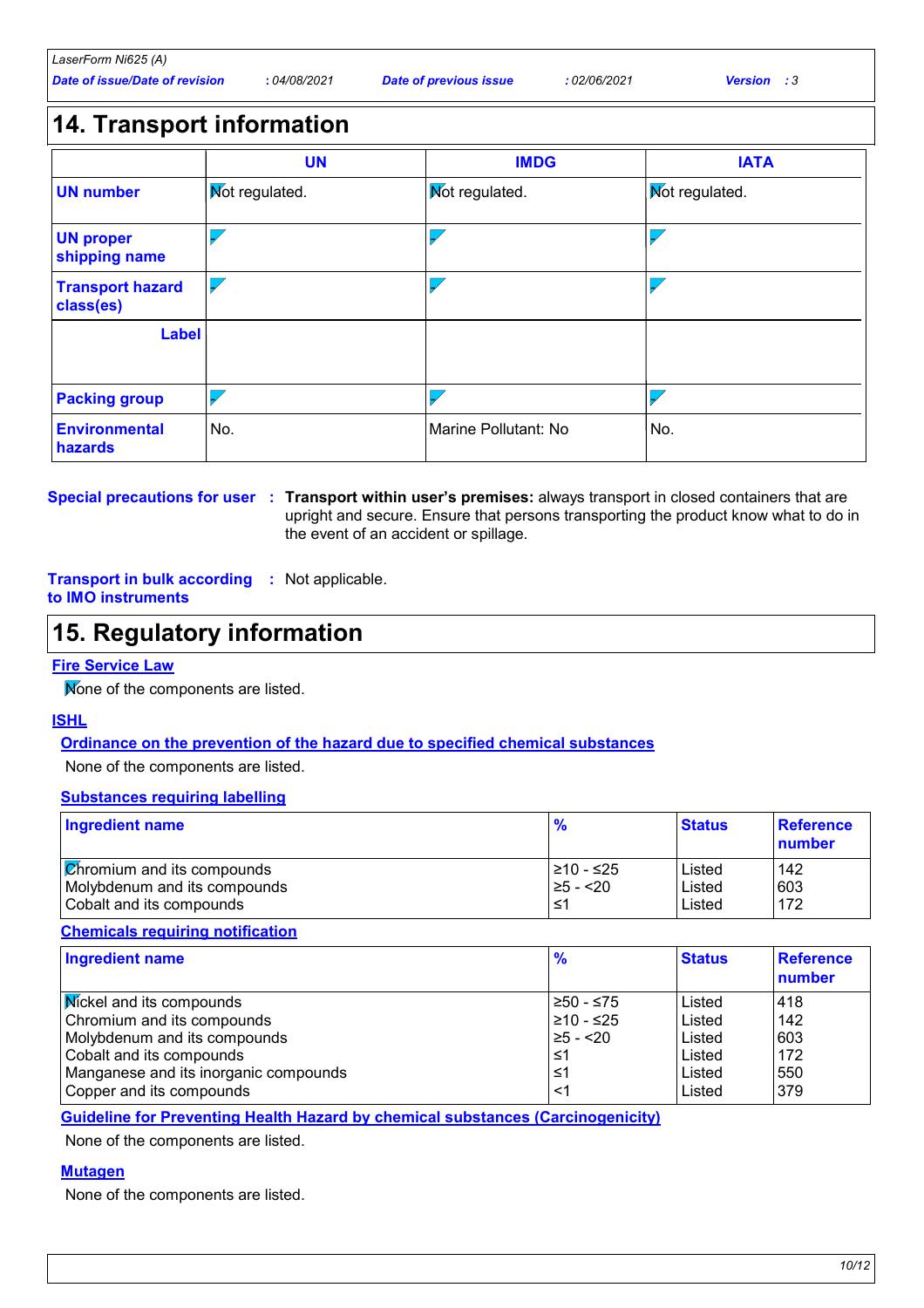### **15. Regulatory information**

**:** Combustible **Dangerous Substances**

**Chemical Substances Control Law (CSCL)**

None of the components are listed.

#### **Poisonous and Deleterious Substances**

None of the components are listed.

#### **Pollutant Release and Transfer Registers (PRTR)**

| Ingredient name                      | $\frac{9}{6}$ | <b>Status</b> | Reference<br>number |
|--------------------------------------|---------------|---------------|---------------------|
| <b>Molybdenum and its compounds</b>  | 25 - <20      | Class 1       | 453                 |
| chromium and chromium(III) compounds | 210 - ≤25     | Class 1       | 87                  |
| nickel                               | 250 - ≤75     | Class 1       | 308                 |

#### **JSOH Carcinogen :** Group 1

**High Pressure Gas Control Law :** Not applicable.

#### **International regulations**

**Chemical Weapon Convention List Schedules I, II & III Chemicals** Not listed.

#### **Montreal Protocol**

Not listed.

### **Stockholm Convention on Persistent Organic Pollutants**

Not listed.

#### **Rotterdam Convention on Prior Informed Consent (PIC)**

Not listed.

#### **UNECE Aarhus Protocol on POPs and Heavy Metals**

Not listed.

#### **Inventory list**

| <b>Australia</b>         | : All components are listed or exempted. |
|--------------------------|------------------------------------------|
| <b>Canada</b>            | : All components are listed or exempted. |
| <b>China</b>             | : All components are listed or exempted. |
| <b>Europe</b>            | : All components are listed or exempted. |
| <b>New Zealand</b>       | : All components are listed or exempted. |
| <b>Republic of Korea</b> | : All components are listed or exempted. |
| <b>Taiwan</b>            | : All components are listed or exempted. |
| <b>United States</b>     | : All components are active or exempted. |
| <b>Viet Nam</b>          | : All components are listed or exempted. |

### **16. Other information**

| <b>History</b> |  |  |
|----------------|--|--|
|                |  |  |

| : 04/08/2021 |
|--------------|
| : 04/08/2021 |
| : 02/06/2021 |
|              |
| : 3          |